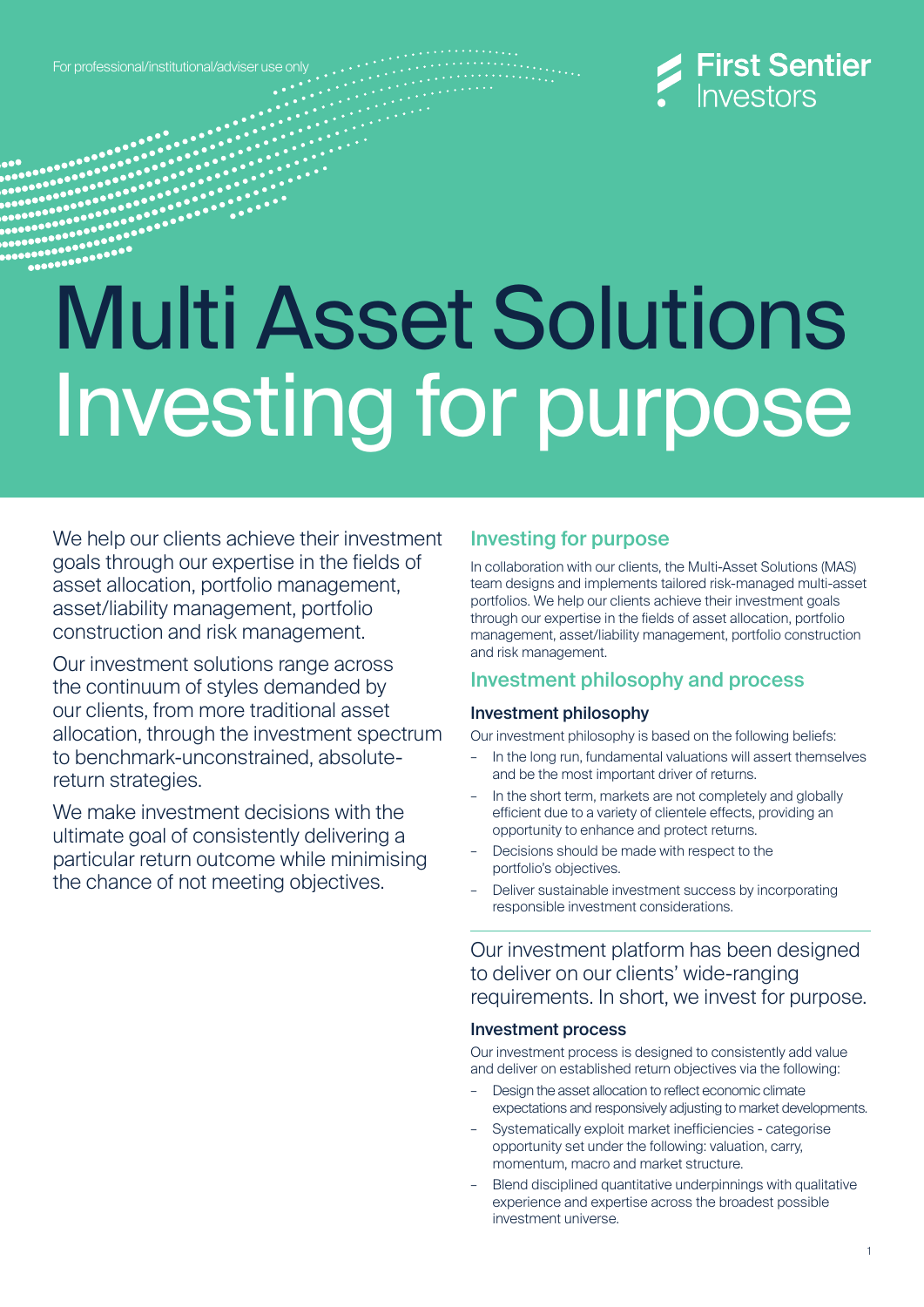# Team and experience

A global team based in Singapore, Sydney and London, we have extensive experience working with institutional asset owners, which includes some of the world's largest strategic investors, pension and insurance funds and sovereign wealth funds. The senior portfolio managers of our team have an average of over 20 years of experience, with first-hand exposure to various economic climates.

## Meeting our clients' needs requires diversity of thought, a coherent investment processes and diligent execution.

Our experienced team members come from a variety of academic backgrounds, including Mathematics, Finance and Economics. Each team member brings unique perspectives and collaborates across the organisation to provide solutions to our clients. Varied problems require diversity of thought and the courage to challenge conventional wisdom, traits we seek in our team members.

Our portfolios are managed using a team-based approach even though an assigned senior portfolio manager has the responsibility for the asset allocation design and exposures. We further draw on the broad specialist resources across our firm to inform our views across all asset classes.

## Why multi-asset investing?

It has been well documented that strategic asset allocation decisions are the dominant driver of overall portfolio returns. Furthermore, investment challenges are rarely addressed with a single asset class. For these reasons, skill in asset allocation and multi-asset investment is of paramount importance.

With Harry Markowitz came the advent of modern portfolio theory in the 1950s and the use of mean-variance optimisation, which effectively combined the concept of diversification with risk management, giving investors a more scientific way to determine their asset allocation. Thus began the standard balanced portfolio of 60% equity and 40% bonds, or a 60/40 balanced portfolio. While history has shown an improvement over a static allocation to one asset class, this approach has often fallen short, particularly over short to medium time horizons because markets deliver returns unevenly through the business cycle.

To address the issue of timing, multi-asset investing has evolved to incorporate both longer-term asset allocation shifts (often referred to as Strategic Asset Allocation) and shorter-term, or tactical, asset allocation changes (often referred to as Dynamic Asset Allocation). Flexibility to rotate into and out of asset classes means that a skilled investor can achieve both increased returns and reduced risk.

This involves balancing factors, exposures, risks, correlations and thematic thinking over an entire portfolio. Every idea is tested in its risk-return impact on the portfolio. This 'one portfolio' approach offers a unique oversight into true risk exposures, whilst also allowing investors to have an impact with thematic positions.

## Why First Sentier Investors for multi-asset?

#### State-of-the-art quantitative tools blended with qualitative decision making

Our investment strategy blends the qualitative views and experience of the team with the discipline and rigor of quantitative underpinnings. Purely quantitative models tend to occasionally suffer sharp drawdowns, while abandoning the discipline of a structured approach and becoming entirely qualitative leads to irreproducible results. We recognise that some things will never be quantifiable but can have a major impact on asset class returns, for example central bank personnel changes or political events. In order to generate alpha, we require the use of both macro and microeconomic inputs.

#### Truly objective-based strategy, not 'balanced in disquise'

Traditionally, multi-asset portfolios have been managed with a 'set-and-forget' Strategic Asset Allocation philosophy, for example, an allocation of 60% to equity and 40% to bonds. Objective-based investing seeks to overcome these limitations to enhance the traditional balanced approach. However, we believe many investors neither have the skills nor desire to actively manage to an end objective, and instead manage portfolios similar to balanced strategies. In contrast, our approach is truly objective-based.

Ensuring that every action we take, every investment decision we make and every piece of advice we give, ultimately ties back to our client's investment purpose is key.

#### Internally generated research

Research spans all elements of our teams' activities and is the basis of portfolio design and implementation. We believe that all research should be developed internally and not be dependent on third party black boxes or processes. As such, all our tools and models are proprietary, and our scientific research process is designed to leverage our edge.

## Fully discretionary, not 'fund wrapping'

Our approach focuses on efficient implementation across a diversified mix of asset classes. There is a wide scope of instruments available today such as managed funds,

exchange-traded funds, futures, options and swaps to name a few. This opens the door to efficient Dynamic Asset Allocation, providing high liquidity and low transaction costs along with efficient basket trades to tailor exposures. We have access to the firm's wider investment capabilities, but typically utilise the active management budget less efficient asset classes, rather than in every sleeve of the portfolio.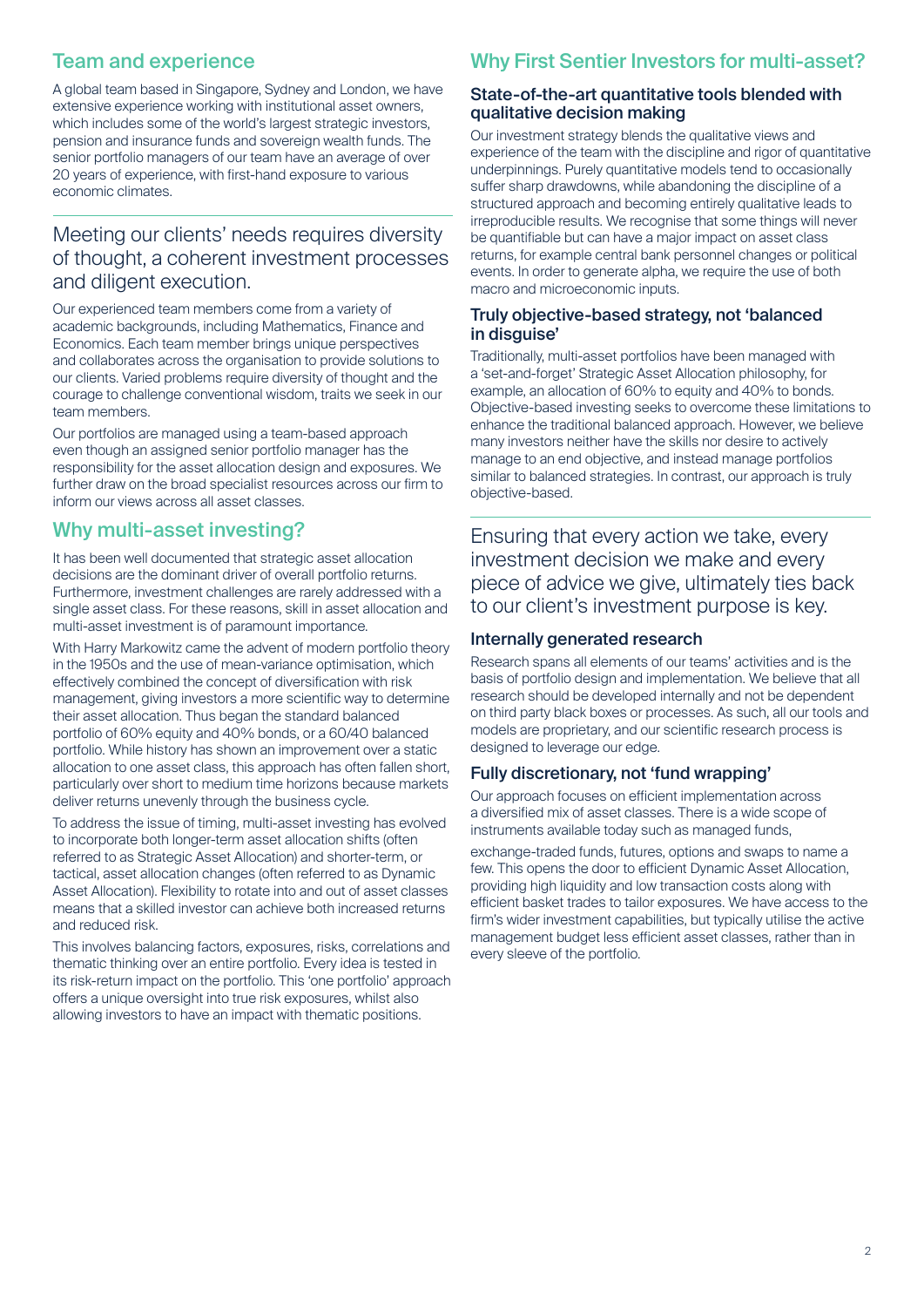## Portfolio management platform

We offer investment solutions across the continuum of styles demanded by our clients, from more traditional asset allocation, through the investment spectrum to benchmark-unconstrained, absolute-return strategies.



## Objective-based investing

Traditionally, multi-asset portfolios have been managed with a strategic asset allocation philosophy. This 'set-and-forget' approach tends to follow a particular benchmark and only adds value through fund selection and rebalancing. Indeed, a typical balanced portfolio often exhibits a close relationship with underlying financial markets, including large performance swings.

Objective-based investing seeks to overcome the limitations inherent in a traditional balanced approach. A particular outcome is targeted through a bespoke investment strategy that aims to realise an investor's objectives. Objective-based investing is designed to reflect a client's interests in terms of ambition and risk, and adopts an absolute-return mindset.

## We believe the proven ability to marry multiple, sometimes conflicting, client objectives is a true differentiator and competitive advantage for our team.

We make investment decisions with the ultimate goal of consistently delivering a particular return, while minimising the chance of failing to meet objectives. While returns can never be certain when taking investment risk, we seek to balance the trade-off between upside potential (meeting our investment objectives) and downside risk (not meeting our investment objectives), which we believe can generate consistent results.

The asset allocation strategy of our portfolios depends on two inter-linked processes: one a medium-term strategic asset allocation process that derives core portfolio positions and the other a dynamic asset allocation process to consistently extract alpha from shorter-term market dislocations.

Depending on the desired style, we leverage one or both of these asset allocation engines.

#### What is dynamic asset allocation?

Dynamic asset allocation describes active portfolio management from a macro, top-down, perspective. The process aims to generate additional returns, or abate portfolio risks, by reallocating capital when capital markets deviate from 'fair value'. Dynamic Asset Allocation bridges the divide from Strategic Asset Allocation which uses equilibrium assumptions to provide longterm policy weights by introducing a more flexible framework to increase exposure to undervalued opportunities while reducing exposure to overvalued assets.

#### Traditional multi-sector portfolios

Our range of multi-sector portfolios are designed to provide clients with a selection of risk profiles that can help achieve their investment goals — from Conservative to High Growth strategies. The investment objective of each portfolio determines the long term Strategic Asset Allocation of the portfolio with each multisector portfolio aiming to outperform the sum of the composite sector benchmarks.

## How we deliver for our clients

- Deep understanding of clients' needs and an emphasis on fostering partnerships
- Focus on delivering tailored solutions, not generic products
- Access to a large breadth of capabilities across various asset classes
- Global market knowledge married with optimised execution
- Nimble decision-making within a strong risk management culture
- An objective-based mindset, unconstrained by convention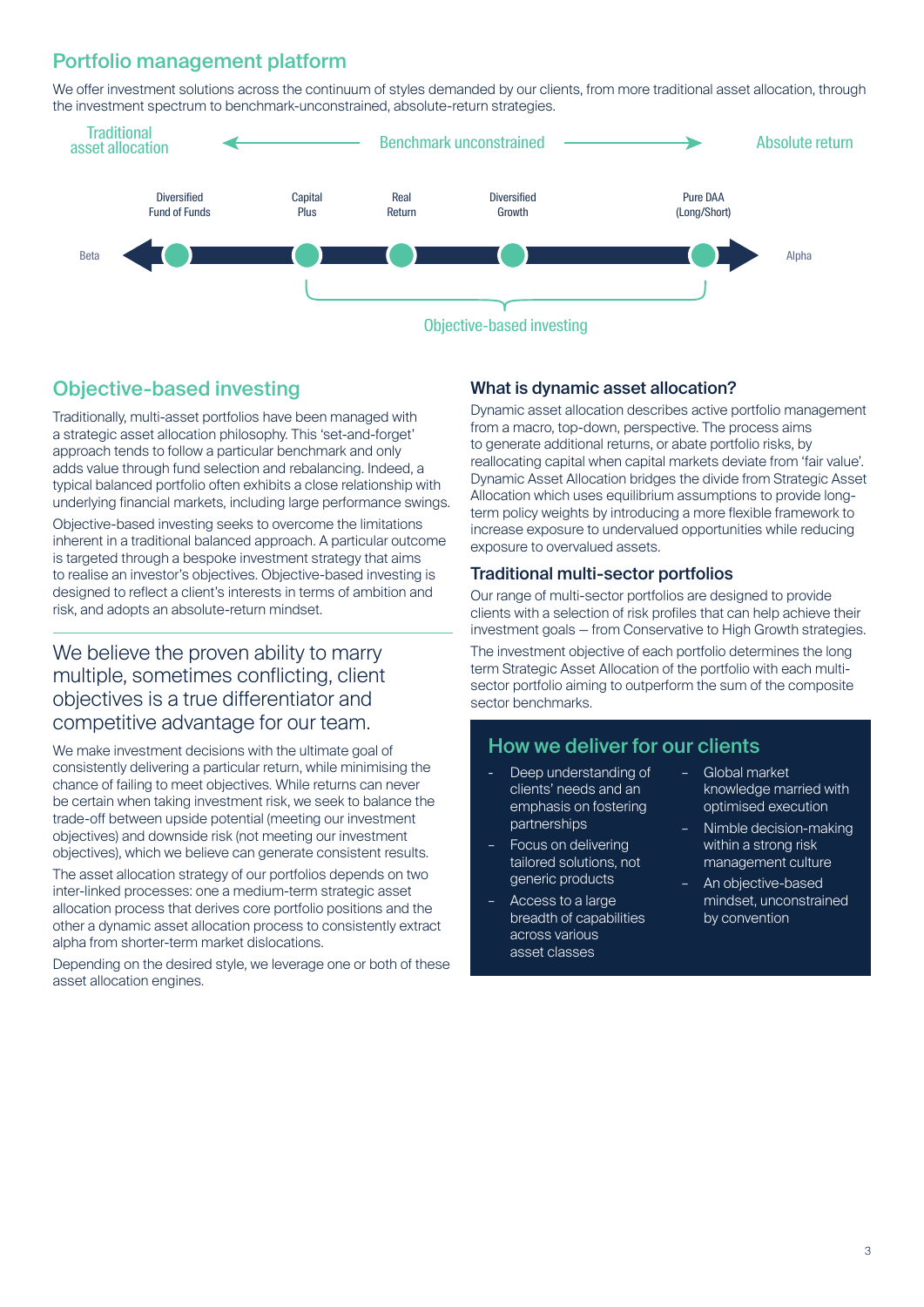# Additional service capabilities

In addition to portfolio management, we can assist across the entire spectrum of the asset allocation universe, including expert investment guidance and implemented services.



#### Implemented solutions

While we explore different aspects of designing and implementing investment strategies, the underlying question we seek to answer remains the same; how do we best serve the underlying purpose of the assets or liabilities? Since we believe the dominant determinant of a long-term risk and return outcome is the asset allocation, we must get this right from the outset of the investment planning process. Our investment guidance can be broadly broken down into three main areas:

- thought leadership
- market intelligence, and
- client engagement

Our implemented solutions capability is based on a suite of proprietary models which provide us with great flexibility. This allows the team to offer clients a wide range of tailored solutions, including:

- thematic portfolios
- suites of consistent wholesale investment frameworks
- inflation protection and risk reduction strategies
- lifestyle/lifecycle modelling with 'targeted benefit' approach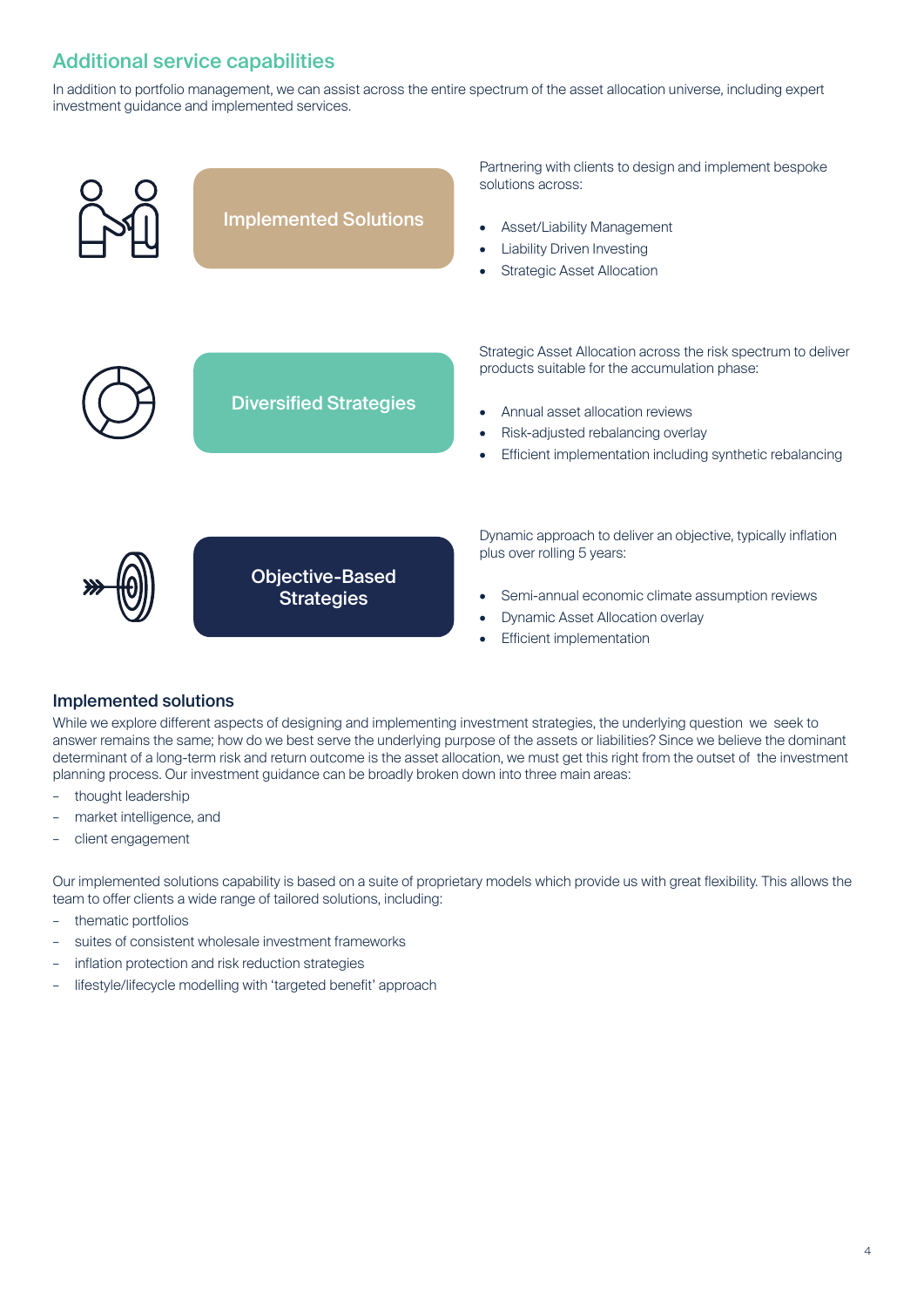The Multi-Asset Solutions (MAS) team's Responsible Investing (RI) approach is integrated within the investment process of our objective-based funds and can be incorporated into bespoke mandates. Additionally, our RI methodology can be tailored to address many ESG and ethical themes.



## Further reading

Our work is further documented in our research papers if you would like to know more.

- Volatility as an Asset Class and Dynamic Asset Allocation
- Integrated Approach to ALM, Risk Budgeting and Alpha
- Inflation-linked Investment Objectives with Liquid Assets Portfolios
- Target Benefit Retirement Schemes
- Liability Driven Investing: Hedging Inflation and Interest Rate Risk
- Strategic Asset Allocation
- Dynamic Asset Allocation
- Regimes, Turbulence and Brittleness A new way of looking at risk
- Why Multi-Asset?
- Responsible Investing in a Multi-Asset Context

For a full copy of any of the abovementioned Multi-Asset Solutions research papers, please contact us or find them on our website.